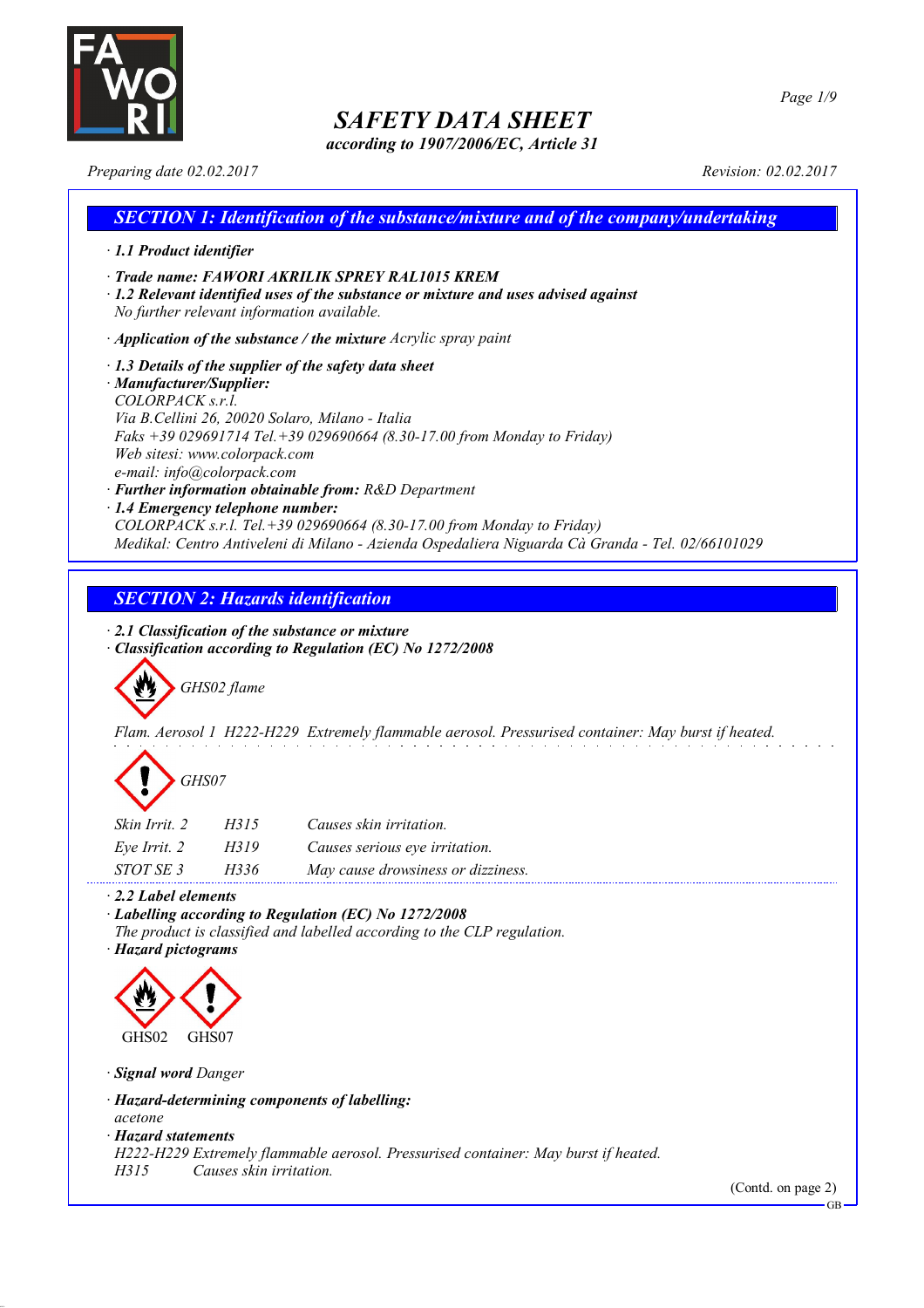*according to 1907/2006/EC, Article 31*

*Preparing date 02.02.2017 Revision: 02.02.2017*

### *Trade name: FAWORI AKRILIK SPREY RAL1015 KREM*

|                                 | (Contd. of page $1$ )                                                                                 |
|---------------------------------|-------------------------------------------------------------------------------------------------------|
| H319                            | Causes serious eye irritation.                                                                        |
| H336                            | May cause drowsiness or dizziness.                                                                    |
| · Precautionary statements      |                                                                                                       |
| <i>P101</i>                     | If medical advice is needed, have product container or label at hand.                                 |
| <i>P102</i>                     | Keep out of reach of children.                                                                        |
| <i>P103</i>                     | Read label before use.                                                                                |
| <i>P210</i>                     | Keep away from heat/sparks/open flames/hot surfaces. - No smoking.                                    |
| P <sub>251</sub>                | Pressurized container: Do not pierce or burn, even after use.                                         |
|                                 | P305+P351+P338 IF IN EYES: Rinse cautiously with water for several minutes. Remove contact lenses, if |
|                                 | present and easy to do. Continue rinsing.                                                             |
| P <sub>405</sub>                | Store locked up.                                                                                      |
| $P410 + P412$                   | Protect from sunlight. Do not expose to temperatures exceeding $50 \degree C/122 \degree F$ .         |
| <i>P501</i>                     | Dispose of contents/container in accordance with local/regional/national/international                |
|                                 | regulations.                                                                                          |
| $\cdot$ Additional information: |                                                                                                       |

Pressurized container: protect from sunlight and do not expose to temperatures exceeding 50°C. Do not pierce or *burn, even after use.*

- Do not spray on a naked flame or any incandescent material. Keep away from sources of ignition No smoking. *· 2.3 Other hazards*
- *· Results of PBT and vPvB assessment*
- *· PBT: Not applicable.*
- *· vPvB: Not applicable.*

### *SECTION 3: Composition/information on ingredients*

- *· 3.2 Chemical characterisation: Mixtures*
- *· Description:*

|                   | cosolvent                                                                                                                                                                                                 | $\leq 2.5\%$ |  |
|-------------------|-----------------------------------------------------------------------------------------------------------------------------------------------------------------------------------------------------------|--------------|--|
|                   | $\langle \cdot \rangle$ Acute Tox. 4, H302; Acute Tox. 4, H312; Acute Tox. 4, H332; Skin Irrit. 2,<br>H315; Eye Irrit. 2, H319                                                                            |              |  |
| $CAS: 67-64-1$    | acetone                                                                                                                                                                                                   | $25 - 50\%$  |  |
| EINECS: 200-662-2 | $\langle \rangle$ Flam. Liq. 2, H225; $\langle \rangle$ Eye Irrit. 2, H319; STOT SE 3, H336                                                                                                               |              |  |
| $CAS: 68476-40-4$ | Hydrocarbons, C3-4                                                                                                                                                                                        | 25-50%       |  |
|                   | EINECS: 270-681-9 & Flam. Gas 1, H220; Press. Gas C, H280                                                                                                                                                 |              |  |
| $CAS: 1330-20-7$  | <i>Xylol, Isomerengemisch (wenn Flammpunkt</i> <21 $^{\circ}$ C)                                                                                                                                          | $10 - 25\%$  |  |
|                   | Elam. Liq. 2, H225; $\Diamond$ Acute Tox. 4, H312; Acute Tox. 4, H332; Skin Irrit.<br>2. H315                                                                                                             |              |  |
| $CAS: 123-86-4$   | n-butyl acetate                                                                                                                                                                                           | $2.5 - 10\%$ |  |
|                   | EINECS: 204-658-1 & Flam. Liq. 3, H226; STOT SE 3, H336                                                                                                                                                   |              |  |
| $CAS: 110-82-7$   | cyclohexane                                                                                                                                                                                               | $\leq 2.5\%$ |  |
|                   | EINECS: 203-806-2 $\otimes$ Flam. Liq. 2, H225; $\otimes$ Asp. Tox. 1, H304; $\otimes$ Aquatic Acute 1, H400;<br>$\bigwedge^2$ quatic Chronic 1, H410; $\bigwedge^5$ Skin Irrit. 2, H315; STOT SE 3, H336 |              |  |

(Contd. on page 3)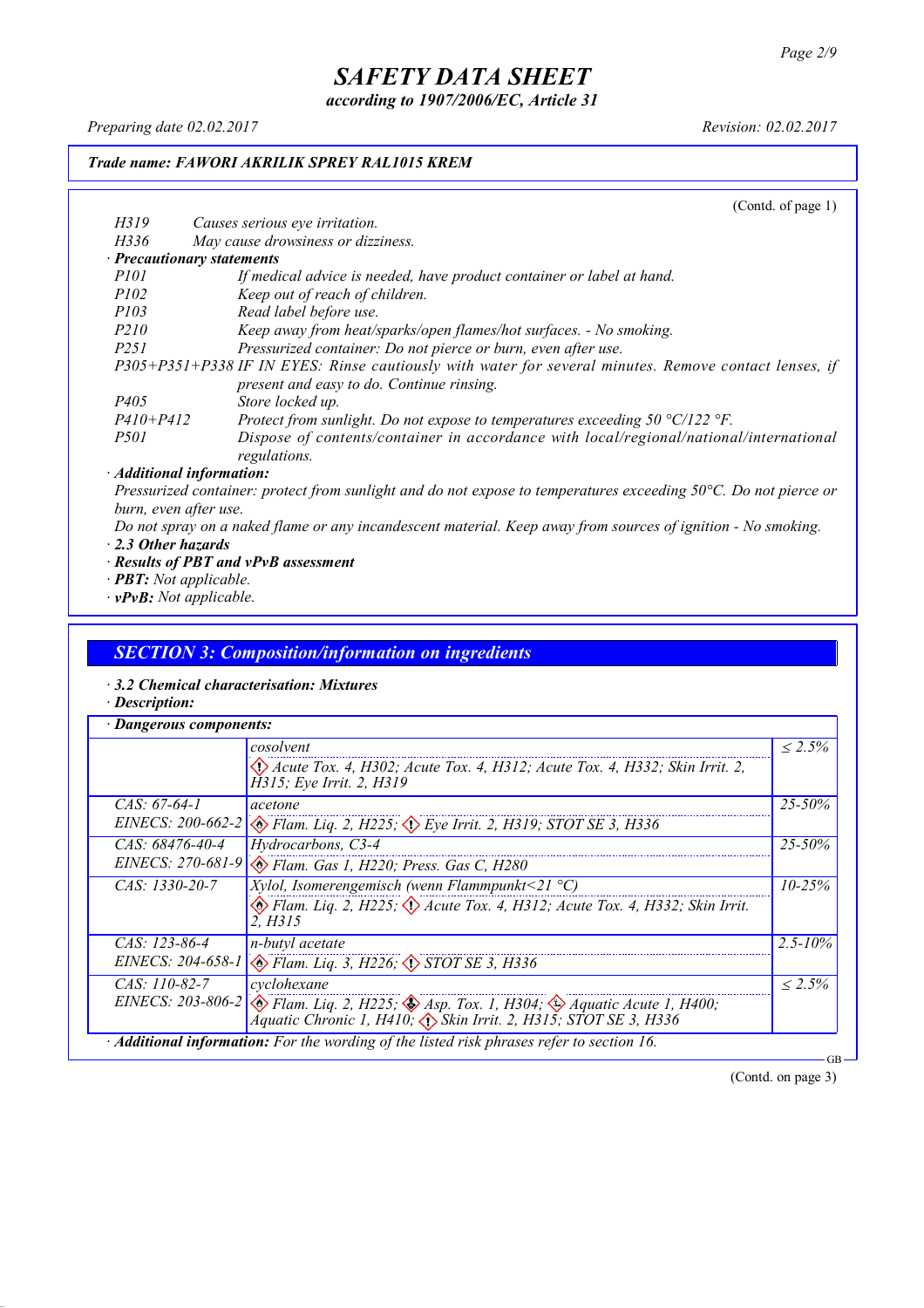*according to 1907/2006/EC, Article 31*

*Preparing date 02.02.2017 Revision: 02.02.2017*

### *Trade name: FAWORI AKRILIK SPREY RAL1015 KREM*

(Contd. of page 2)

### *SECTION 4: First aid measures*

*· 4.1 Description of first aid measures*

*· General information:*

Symptoms of poisoning may even occur after several hours; therefore medical observation for at least 48 hours *after the accident.*

*· After inhalation:*

*Supply fresh air. If required, provide artificial respiration. Keep patient warm. Consult doctor if symptoms persist.*

*In case of unconsciousness place patient stably in side position for transportation.*

- *· After skin contact: Immediately rinse with water.*
- *· After eye contact:*

*Rinse opened eye for several minutes under running water. If symptoms persist, consult a doctor.*

*· After swallowing: If symptoms persist consult doctor.*

*· 4.2 Most important symptoms and effects, both acute and delayed No further relevant information available.*

*· 4.3 Indication of any immediate medical attention and special treatment needed*

*No further relevant information available.*

### *SECTION 5: Firefighting measures*

- *· 5.1 Extinguishing media*
- *· Suitable extinguishing agents: CO2, sand, extinguishing powder. Do not use water.*
- *· For safety reasons unsuitable extinguishing agents: Water with full jet*
- *· 5.2 Special hazards arising from the substance or mixture No further relevant information available.*
- *· 5.3 Advice for firefighters*
- *· Protective equipment: Mouth respiratory protective device.*

### *SECTION 6: Accidental release measures*

*· 6.1 Personal precautions, protective equipment and emergency procedures Wear protective equipment. Keep unprotected persons away.*

*· 6.2 Environmental precautions: Do not allow to enter sewers/ surface or ground water.*

*· 6.3 Methods and material for containment and cleaning up:*

*Dispose contaminated material as waste according to item 13. Ensure adequate ventilation.*

*Do not flush with water or aqueous cleansing agents*

- *· 6.4 Reference to other sections*
- *See Section 7 for information on safe handling.*

*See Section 8 for information on personal protection equipment.*

*See Section 13 for disposal information.*

### *SECTION 7: Handling and storage*

*· 7.1 Precautions for safe handling*

*Ensure good ventilation/exhaustion at the workplace.*

*Open and handle receptacle with care.*

*· Information about fire - and explosion protection: Keep ignition sources away - Do not smoke.*

*Protect against electrostatic charges.*

(Contd. on page 4)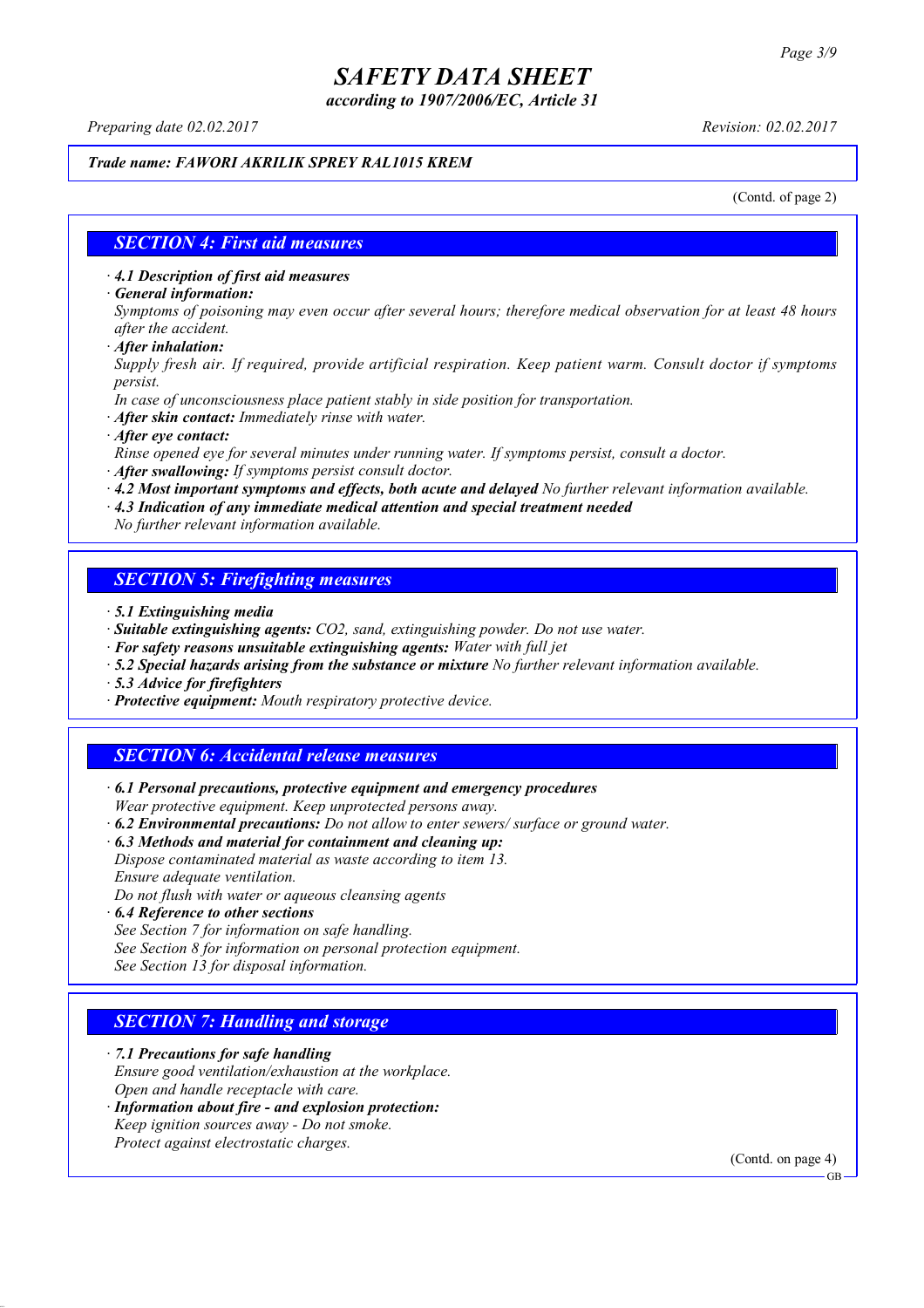*according to 1907/2006/EC, Article 31*

*Preparing date 02.02.2017 Revision: 02.02.2017*

### *Trade name: FAWORI AKRILIK SPREY RAL1015 KREM*

(Contd. of page 3) *Pressurised container: protect from sunlight and do not expose to temperatures exceeding 50 °C, i.e. electric lights. Do not pierce or burn, even after use. Do not spray onto a naked flame or any incandescent material.*

- *· 7.2 Conditions for safe storage, including any incompatibilities · Storage:*
- *· Requirements to be met by storerooms and receptacles: Store in a cool location. Observe official regulations on storing packagings with pressurised containers.*
- *· Information about storage in one common storage facility: Not required. · Further information about storage conditions: Keep container tightly sealed. Do not seal receptacle gas tight. Store in cool, dry conditions in well sealed receptacles. Protect from heat and direct sunlight.*

*· 7.3 Specific end use(s) No further relevant information available.*

### *SECTION 8: Exposure controls/personal protection*

*· Additional information about design of technical facilities: No further data; see item 7.*

| 8.1 Control parameters                                                                                                   |  |
|--------------------------------------------------------------------------------------------------------------------------|--|
| · Ingredients with limit values that require monitoring at the workplace:                                                |  |
| $67-64-1$ acetone                                                                                                        |  |
| WEL Short-term value: $3620$ mg/m <sup>3</sup> , 1500 ppm<br>Long-term value: 1210 mg/m <sup>3</sup> , 500 ppm           |  |
| 1330-20-7 Xylol, Isomerengemisch (wenn Flammpunkt<21 $^{\circ}$ C)                                                       |  |
| WEL Short-term value: $441$ mg/m <sup>3</sup> , 100 ppm<br>Long-term value: $220$ mg/m <sup>3</sup> , 50 ppm<br>Sk. BMGV |  |
| 123-86-4 n-butyl acetate                                                                                                 |  |
| WEL Short-term value: 966 mg/m <sup>3</sup> , 200 ppm<br>Long-term value: 724 mg/m <sup>3</sup> , 150 ppm                |  |
| 111-76-2 2-Butoxyethanol                                                                                                 |  |
| WEL Short-term value: $246$ mg/m <sup>3</sup> , 50 ppm<br>Long-term value: $123$ mg/m <sup>3</sup> , 25 ppm<br>Sk, BMGV  |  |
| · Ingredients with biological limit values:                                                                              |  |
| 1330-20-7 Xylol, Isomerengemisch (wenn Flammpunkt<21 °C)                                                                 |  |
| $BMGV$ 650 mmol/mol creatinine<br>Medium: urine<br>Sampling time: post shift<br>Parameter: methyl hippuric acid          |  |
| 111-76-2 2-Butoxyethanol                                                                                                 |  |
| $BMGV$ 240 mmol/mol creatinine<br>Medium: urine<br>Sampling time: post shift<br>Parameter: butoxyacetic acid             |  |
| · Additional information: The lists valid during the making were used as basis.                                          |  |

(Contd. on page 5)

GB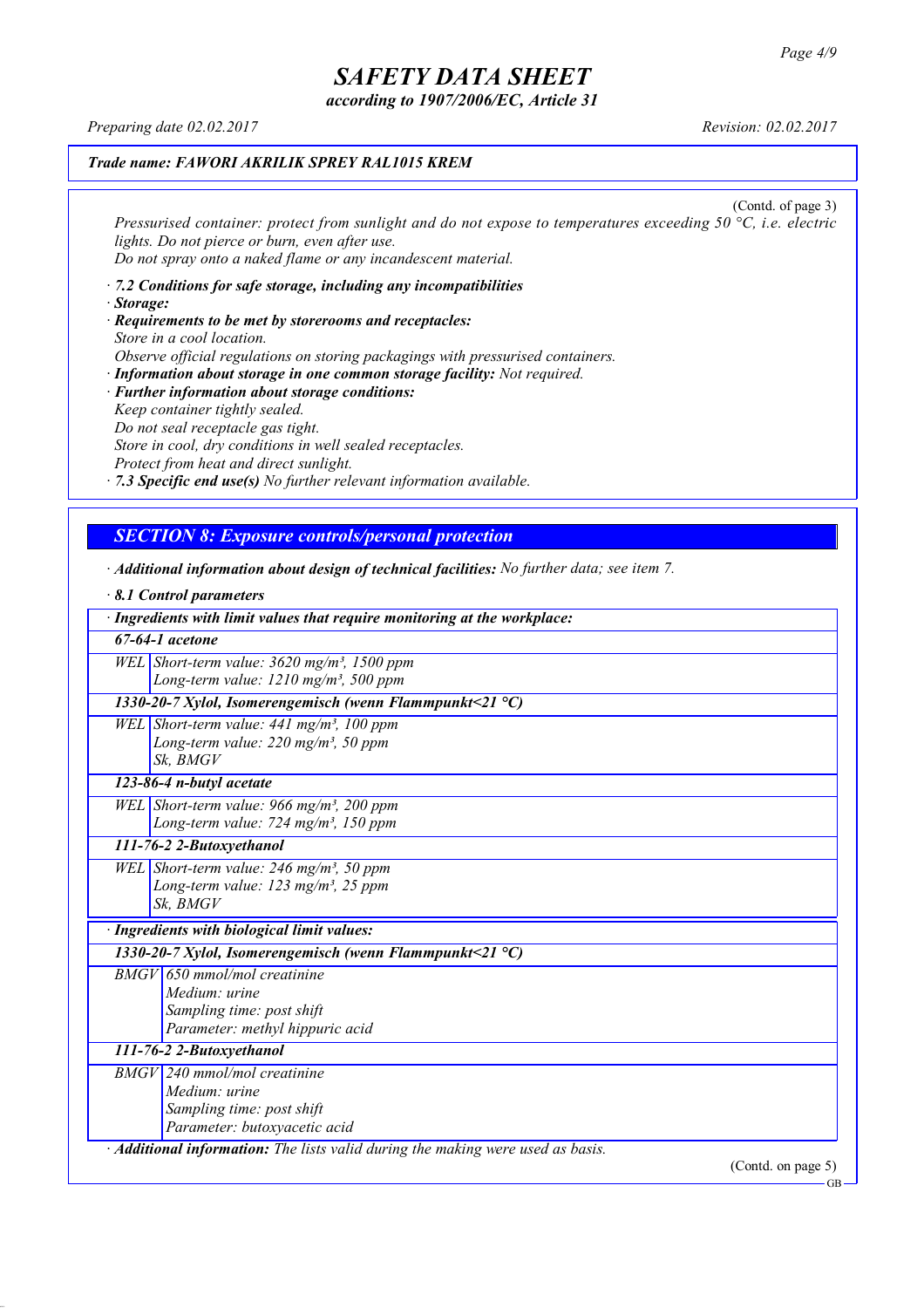*according to 1907/2006/EC, Article 31*

*Preparing date 02.02.2017 Revision: 02.02.2017*

### *Trade name: FAWORI AKRILIK SPREY RAL1015 KREM*

(Contd. of page 4)

#### *· 8.2 Exposure controls*

- *· Personal protective equipment:*
- *· General protective and hygienic measures:*

*Keep away from foodstuffs, beverages and feed. Immediately remove all soiled and contaminated clothing Wash hands before breaks and at the end of work. Avoid contact with the eyes.*

*Avoid contact with the eyes and skin.*

#### *· Respiratory protection:*

In case of brief exposure or low pollution use respiratory filter device. In case of intensive or longer exposure use *self-contained respiratory protective device.*

*· Protection of hands:*



*Protective gloves*

*The glove material has to be impermeable and resistant to the product/ the substance/ the preparation.* Due to missing tests no recommendation to the glove material can be given for the product/ the preparation/ the *chemical mixture.*

Selection of the glove material on consideration of the penetration times, rates of diffusion and the degradation *· Material of gloves*

The selection of the suitable gloves does not only depend on the material, but also on further marks of quality and *varies from manufacturer to manufacturer. As the product is a preparation of several substances, the resistance* of the glove material can not be calculated in advance and has therefore to be checked prior to the application.

*· Penetration time of glove material*

The exact break trough time has to be found out by the manufacturer of the protective gloves and has to be *observed.*

*· Eye protection:*



*Tightly sealed goggles*

| $\cdot$ 9.1 Information on basic physical and chemical properties<br><b>General Information</b> |                                    |  |
|-------------------------------------------------------------------------------------------------|------------------------------------|--|
| $\cdot$ Appearance:                                                                             |                                    |  |
| Form:                                                                                           | Aerosol                            |  |
| Colour:                                                                                         | According to product specification |  |
| · Odour:                                                                                        | Characteristic                     |  |
| $\cdot$ Change in condition                                                                     |                                    |  |
| <b>Boiling point/Boiling range:</b>                                                             | Not applicable, as aerosol.        |  |
| · Flash point:                                                                                  | $\leq$ 0 °C                        |  |
| · Ignition temperature:                                                                         | $>$ 400 °C                         |  |
| · Danger of explosion:                                                                          | Not determined.                    |  |
| · Explosion limits:                                                                             |                                    |  |
| Lower:                                                                                          | 1.8 Vol $\%$                       |  |

GB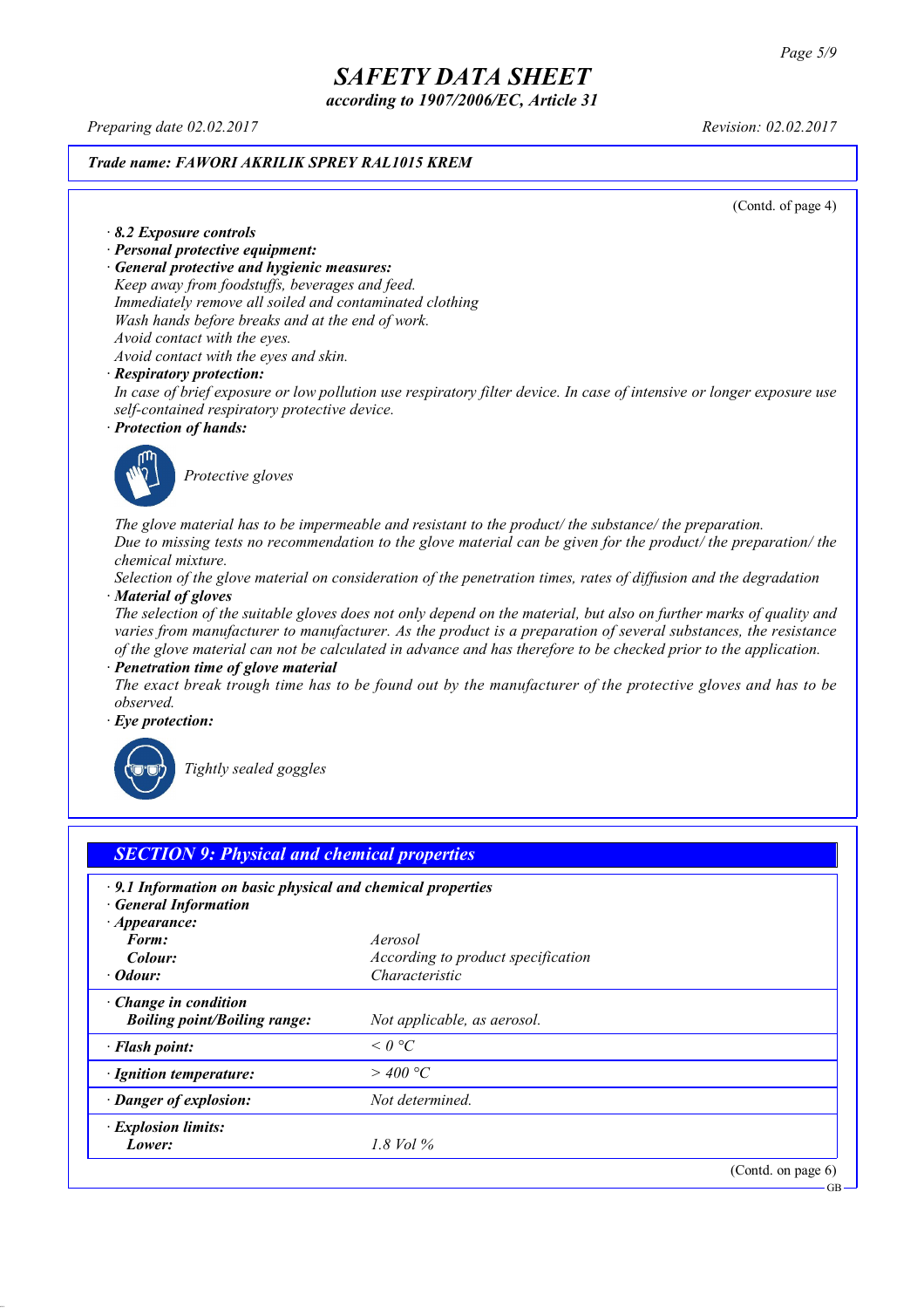*according to 1907/2006/EC, Article 31*

*Preparing date 02.02.2017 Revision: 02.02.2017*

#### *Trade name: FAWORI AKRILIK SPREY RAL1015 KREM*

|                                                                   |                                                             | (Contd. of page 5) |
|-------------------------------------------------------------------|-------------------------------------------------------------|--------------------|
| <b>Upper:</b>                                                     | 9.5 Vol $\%$                                                |                    |
| $\cdot$ Vapour pressure at 20 °C:                                 | $4.5\,bar$                                                  |                    |
| $\cdot$ Density at 20 °C:<br>$\cdot$ Vapour density at 20 °C      | $0.95$ g/cm <sup>3</sup><br>$>l$ g/cm <sup>3</sup> (hava=1) |                    |
| $\cdot$ Solubility in / Miscibility with<br>water:                | Partly miscible.                                            |                    |
| · Partition coefficient (n-octanol/water): Not determined.        |                                                             |                    |
| $\cdot$ <i>Viscosity:</i><br>Kinematic:                           | Not determined.                                             |                    |
| · Solvent content:<br>$VOC$ (EC)<br>$\cdot$ 9.2 Other information | $600$ g/l<br>No further relevant information available.     |                    |

### *SECTION 10: Stability and reactivity*

*· 10.1 Reactivity*

- *· 10.2 Chemical stability*
- *· Thermal decomposition / conditions to be avoided: No decomposition if used according to specifications.*
- *· 10.3 Possibility of hazardous reactions No dangerous reactions known.*
- *· 10.4 Conditions to avoid No further relevant information available.*
- *· 10.5 Incompatible materials: No further relevant information available.*
- *· 10.6 Hazardous decomposition products: No dangerous decomposition products known.*

### *SECTION 11: Toxicological information*

*· 11.1 Information on toxicological effects*

*· Acute toxicity:*

*· LD/LC50 values relevant for classification:*

*110-82-7 cyclohexane*

*Oral LD50 12705 mg/kg (rat)*

- *· Primary irritant effect:*
- *· on the skin: No irritant effect.*
- *· on the eye: Irritating effect.*
- *· Sensitisation: No sensitising effects known.*
- *· Additional toxicological information:*

*The product shows the following dangers according to the calculation method of the General EU Classification Guidelines for Preparations as issued in the latest version:*

*Harmful Irritant*

### *SECTION 12: Ecological information*

*· 12.1 Toxicity*

- *· Aquatic toxicity: No further relevant information available.*
- *· 12.2 Persistence and degradability No further relevant information available.*
- *· 12.3 Bioaccumulative potential No further relevant information available.*

(Contd. on page 7) **GB**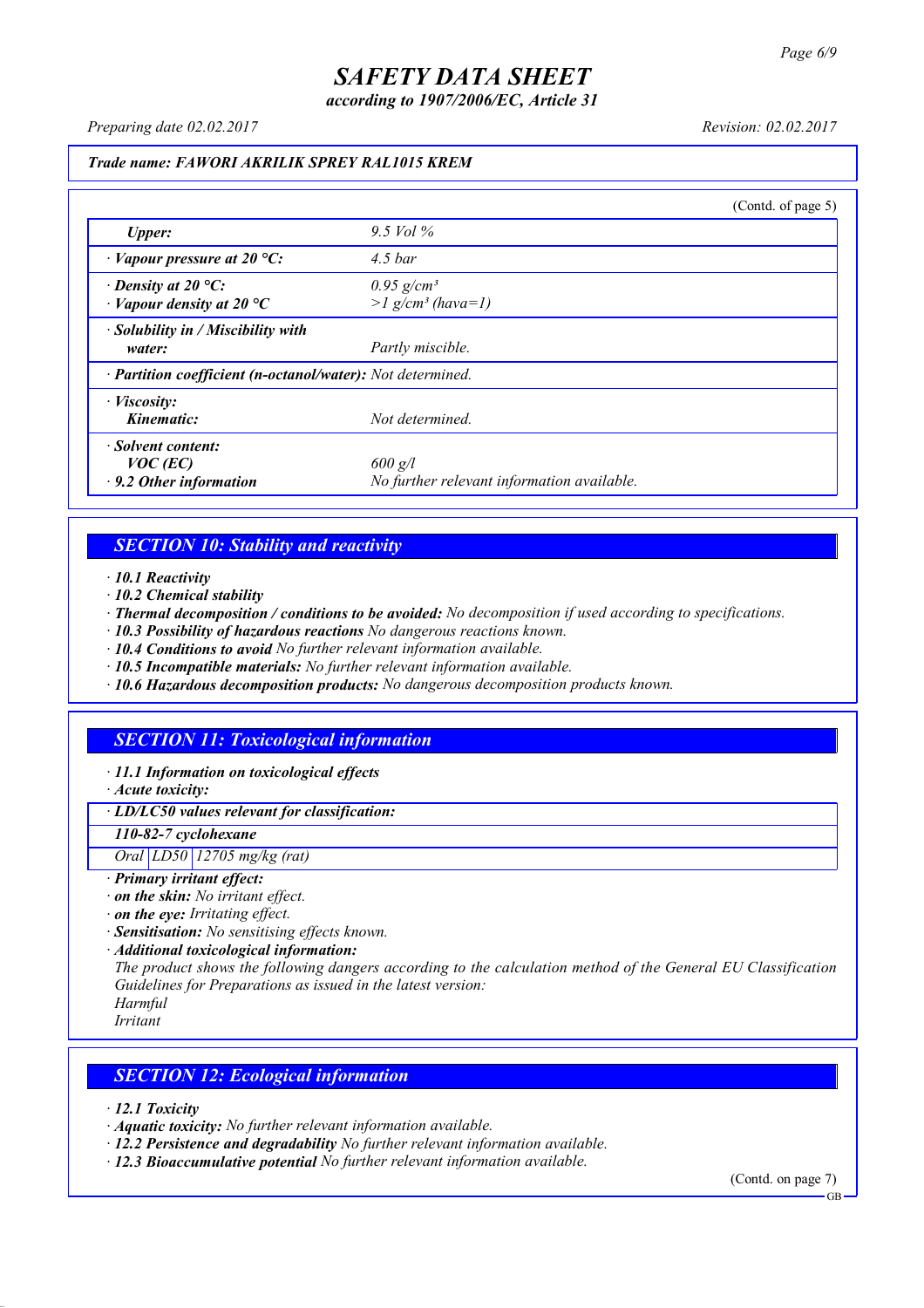*according to 1907/2006/EC, Article 31*

*Preparing date 02.02.2017 Revision: 02.02.2017*

### *Trade name: FAWORI AKRILIK SPREY RAL1015 KREM*

(Contd. of page 6)

*· 12.4 Mobility in soil No further relevant information available.*

*· Additional ecological information:*

*· General notes:*

*Water hazard class 1 (German Regulation) (Self-assessment): slightly hazardous for water*

Do not allow undiluted product or large quantities of it to reach ground water, water course or sewage system.

### *· 12.5 Results of PBT and vPvB assessment*

*· PBT: Not applicable.*

*· vPvB: Not applicable.*

*· 12.6 Other adverse effects No further relevant information available.*

### *SECTION 13: Disposal considerations*

*· 13.1 Waste treatment methods*

*· Recommendation*

*Must not be disposed together with household garbage. Do not allow product to reach sewage system.*

*· Uncleaned packaging:*

*· Recommendation: Disposal must be made according to official regulations.*

| <b>SECTION 14: Transport information</b>  |                             |                    |
|-------------------------------------------|-----------------------------|--------------------|
| $\cdot$ 14.1 UN-Number                    |                             |                    |
| ADR, IMDG, IATA                           | UN1950                      |                    |
| $\cdot$ 14.2 UN proper shipping name      |                             |                    |
| $·$ <i>ADR</i>                            | 1950 AEROSOLS               |                    |
| $\cdot$ IMDG                              | <b>AEROSOLS</b>             |                    |
| $\cdot$ IATA                              | AEROSOLS, flammable         |                    |
| · 14.3 Transport hazard class(es)         |                             |                    |
| $\cdot$ ADR                               |                             |                    |
|                                           |                             |                    |
| · Class                                   | 5F Gases.<br>$\overline{2}$ |                    |
| $\cdot$ Label                             | 2 <sub>1</sub>              |                    |
| $\cdot$ IMDG, IATA                        |                             |                    |
|                                           |                             |                    |
| $\cdot$ Class                             | 2.1                         |                    |
| $\cdot$ Label                             | 2.1                         |                    |
| · 14.4 Packing group                      |                             |                    |
| ADR, IMDG, IATA                           | Void                        |                    |
| $\cdot$ 14.5 Environmental hazards:       |                             |                    |
| · Marine pollutant:                       | N <sub>o</sub>              |                    |
| $\cdot$ 14.6 Special precautions for user | Warning: Gases.             |                    |
|                                           |                             | (Contd. on page 8) |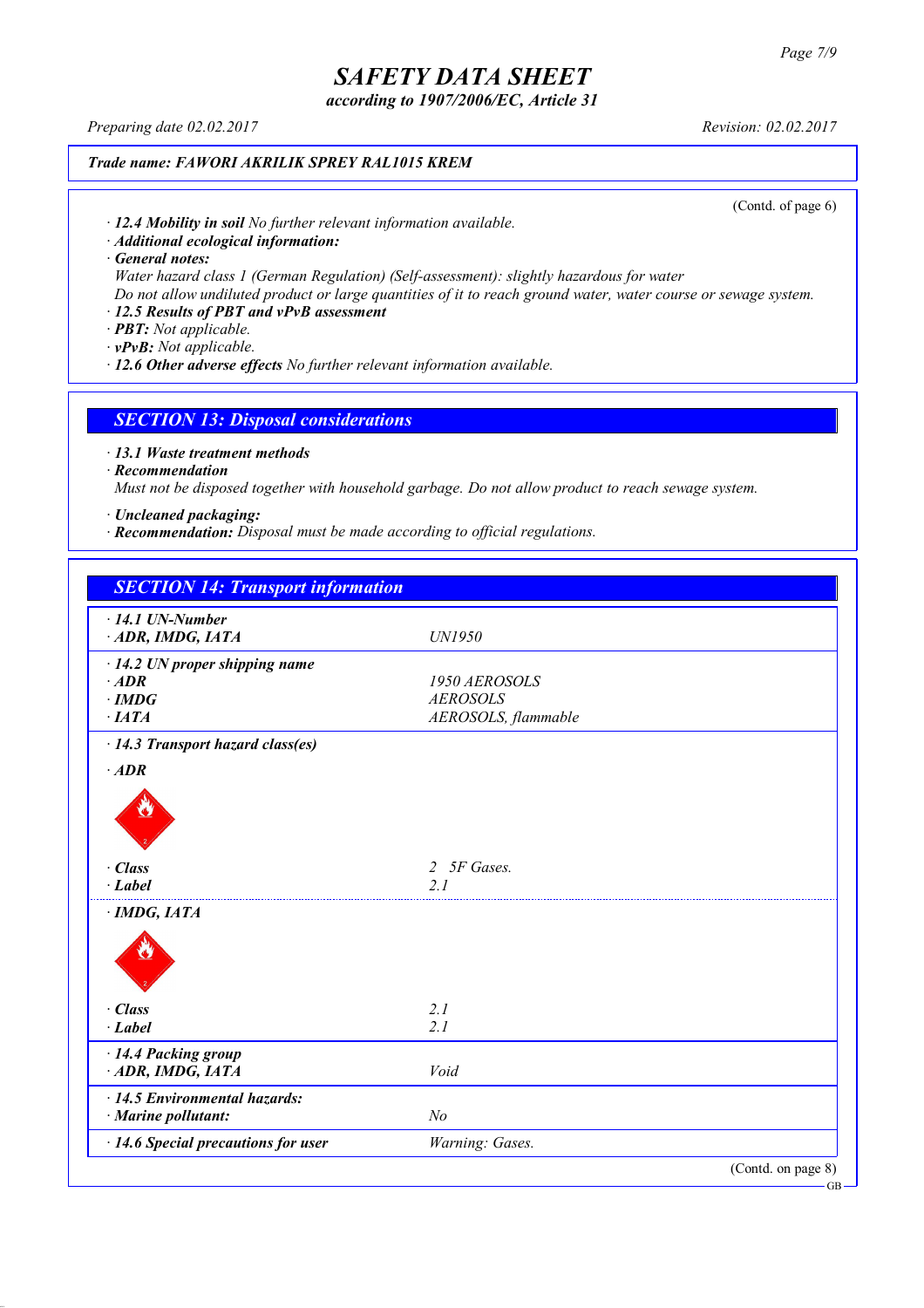*according to 1907/2006/EC, Article 31*

*Preparing date 02.02.2017 Revision: 02.02.2017*

#### *Trade name: FAWORI AKRILIK SPREY RAL1015 KREM*

|                                                                                                                                 |                                                       | (Contd. of page $7$ ) |
|---------------------------------------------------------------------------------------------------------------------------------|-------------------------------------------------------|-----------------------|
| · Danger code (Kemler):<br><b>EMS</b> Number:                                                                                   | $F$ -D.S-U                                            |                       |
| $\cdot$ 14.7 Transport in bulk according to Annex II of<br><b>MARPOL73/78 and the IBC Code</b>                                  | Not applicable.                                       |                       |
| $\cdot$ Transport/Additional information:                                                                                       |                                                       |                       |
| $\cdot$ ADR<br>Limited quantities (LQ)<br>$\cdot$ Excepted quantities (EQ)<br>· Transport category<br>· Tunnel restriction code | II.<br>Code: E0<br>Not permitted as Excepted Quantity |                       |
| $\cdot$ IMDG<br>$\cdot$ Limited quantities (LQ)<br>$\cdot$ Excepted quantities (EQ)                                             | II.<br>Code: E0<br>Not permitted as Excepted Quantity |                       |
| · UN "Model Regulation":                                                                                                        | UN1950, AEROSOLS, 2.1                                 |                       |

### *SECTION 15: Regulatory information*

*· 15.1 Safety, health and environmental regulations/legislation specific for the substance or mixture*

*· National regulations:*

*Class Share in %*

*NK 55.5*

*· 15.2 Chemical safety assessment: A Chemical Safety Assessment has not been carried out.*

### *SECTION 16: Other information*

This information is based on our present knowledge. However, this shall not constitute a guarantee for any *specific product features and shall not establish a legally valid contractual relationship.*

#### *· Relevant phrases*

*H220 Extremely flammable gas. H225 Highly flammable liquid and vapour. H226 Flammable liquid and vapour. H280 Contains gas under pressure; may explode if heated. H302 Harmful if swallowed. H304 May be fatal if swallowed and enters airways. H312 Harmful in contact with skin. H315 Causes skin irritation. H319 Causes serious eye irritation. H332 Harmful if inhaled. H336 May cause drowsiness or dizziness. H400 Very toxic to aquatic life. H410 Very toxic to aquatic life with long lasting effects. · Contact: Murat Küçükkul / TSE - Safety Data Sheet preparer certified.*

*The certificate ID and date of the document: GBF-A-0-2289 / 23.03.2016*

(Contd. on page 9)

GB